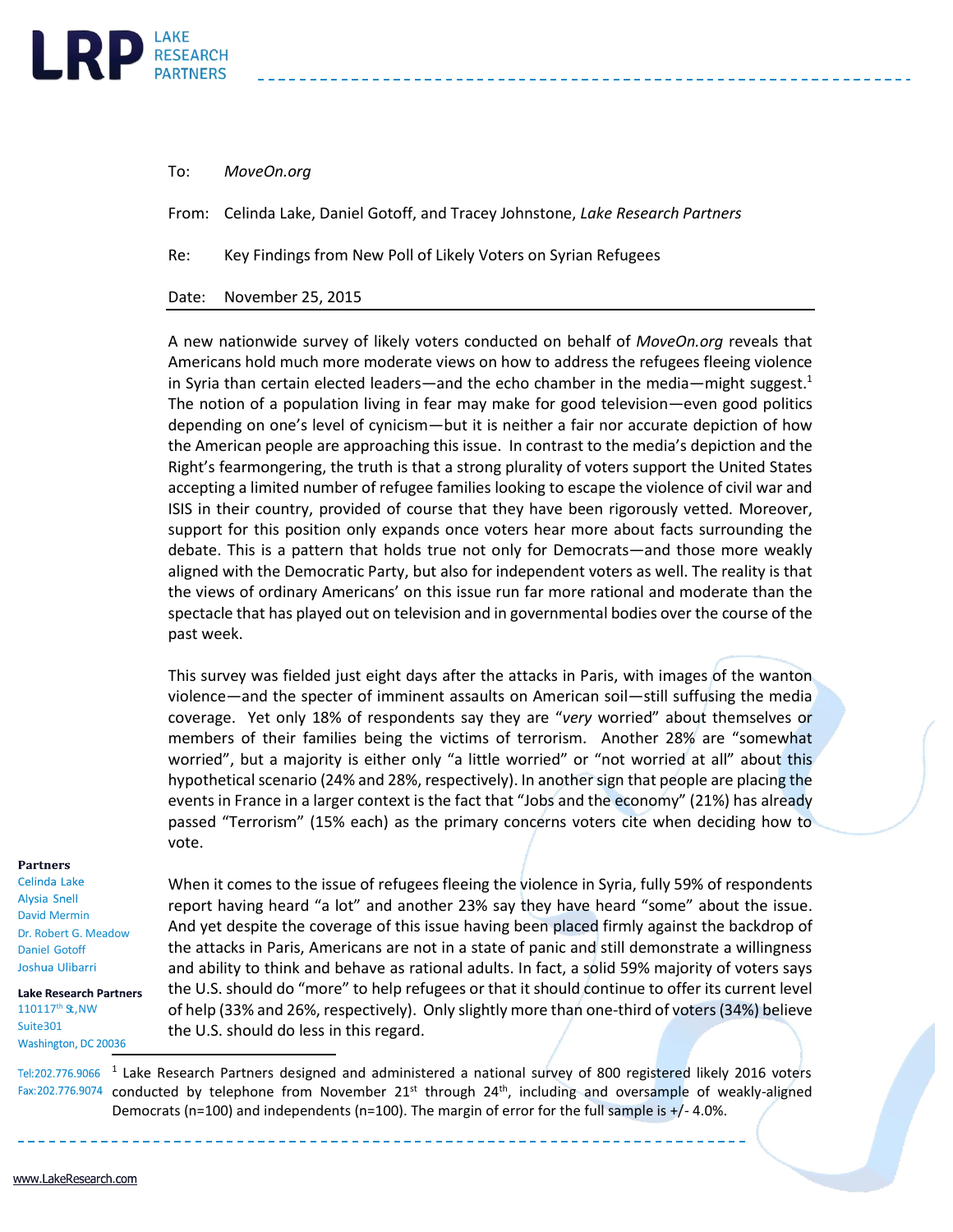On the central question of U.S. policy regarding the refugee crisis, a 47% plurality of voters favors the U.S. "accepting a limited number of refugee families from the civil war and ISIS in Syria, provided they have been rigorously screened". Just one-third (33%) of voters are opposed and another one-in-five are unsure. Support for accepting Syrian refugees under these circumstances includes a majority of Democrats, including roughly half of weakly-aligned Democrats<sup>2</sup> (49% favor/ 27% oppose), as well as a solid plurality of independents (43% favor/ 29% oppose).

Moreover, attitudes are far from calcified, with Americans quite open to additional information on this debate. After hearing arguments both in favor of—and *opposed to*—the U.S. accepting a limited number of refugee families, support grows to claim a majority of the electorate (52% favor/ 34% oppose). While Republicans grow more opposed in this scenario, the opposite is true for both independents and Democrats. A 56% majority of independents supports the U.S. accepting Syrian refugees after being read messages in support of that policy, with just 27% in opposition. Among weakly-aligned Democrats, nearly two-thirds support that position (64% favor/ 25% oppose).

The expansion in support for accepting Syrian refugees is a testament both to Americans' innate desire to be helpful in such crisis situations, as well as to the persuasive nature of the facts surrounding this debate. Effective messages remind Americans who the refugees are: the overwhelming majority are women, children, and families. Just as important is noting that they are fleeing the very same people we are fighting; in other words, that ISIS is our common enemy. These messages also reinforce the reality that only a very limited number of refugees are being considered for acceptance into the U.S. Third, the arguments that resonate outline the highly rigorous vetting process—a multi-layered and intensive effort that involves multiple national security, intelligence, and law enforcement agencies. Last, the most convincing arguments appeal to American values—citing "the golden rule" of treating others as we want to be treated, sense of compassion, and the importance of acting out of knowledge and not fear in such circumstances. The text of the most persuasive messages is included below.

l

<sup>&</sup>lt;sup>2</sup> Weakly-aligned Democrats includes voters who identify as Democrats, but not so strongly, as well as voters with partisan support scores of 70-90 from the Catalist voter file.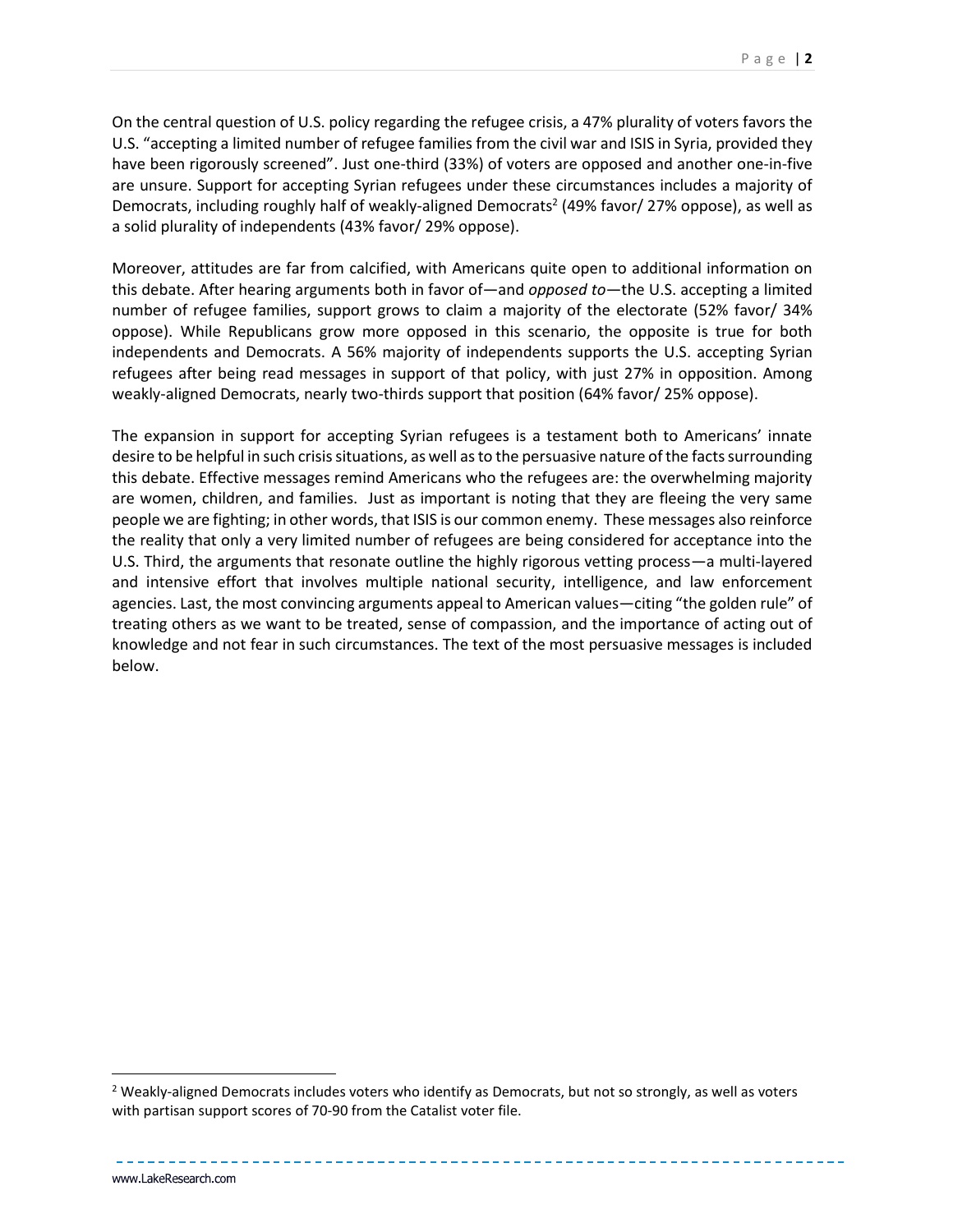------------------

| <b>ARGUMENTS IN SUPPORT OF THE UNITED STATES ACCEPTING A LIMITED NUMBER OF</b>                                                                                                                                                                                                                                                                                                                                                                                                                                                                                         |                |                             |                |  |  |  |
|------------------------------------------------------------------------------------------------------------------------------------------------------------------------------------------------------------------------------------------------------------------------------------------------------------------------------------------------------------------------------------------------------------------------------------------------------------------------------------------------------------------------------------------------------------------------|----------------|-----------------------------|----------------|--|--|--|
| <b>SYRIAN REFUGEES INTO THE COUNTRY</b>                                                                                                                                                                                                                                                                                                                                                                                                                                                                                                                                |                |                             |                |  |  |  |
| (% Convincing)                                                                                                                                                                                                                                                                                                                                                                                                                                                                                                                                                         |                |                             |                |  |  |  |
|                                                                                                                                                                                                                                                                                                                                                                                                                                                                                                                                                                        | Total          | Weakly-Aligned<br>Democrats | Independents   |  |  |  |
| *[Golden Rule] Most of us strive to treat others<br>the way we'd want to be treated. If any one of<br>us feared for our life or for our family, we'd like<br>to know that others would help us to safety.<br>Throughout history, people have risked<br>everything for the hope of a better life. As<br>Americans, we should keep our minds, our<br>hearts, and our borders open to people in need<br>who just want to come here and start a new<br>life.                                                                                                               | 61% convincing | 76% convincing              | 70% convincing |  |  |  |
| *[Refugees Fleeing ISIS/Holocaust Comparison]<br>These refugee families are the same people<br>that we've seen dying in an effort to escape the<br>civil war and violence in their country. They're<br>fleeing people that chop off heads, torture and<br>burn people alive, and force children to<br>become soldiers. They risk starvation, disease,<br>rape, and being sold into slavery to get to<br>freedom. We should not make the same<br>mistake we did in 1938, when we turned away<br>refugees from Europe who later became<br>victims of Hitler's Holocaust. | 60% convincing | 67% convincing              | 51% convincing |  |  |  |

---------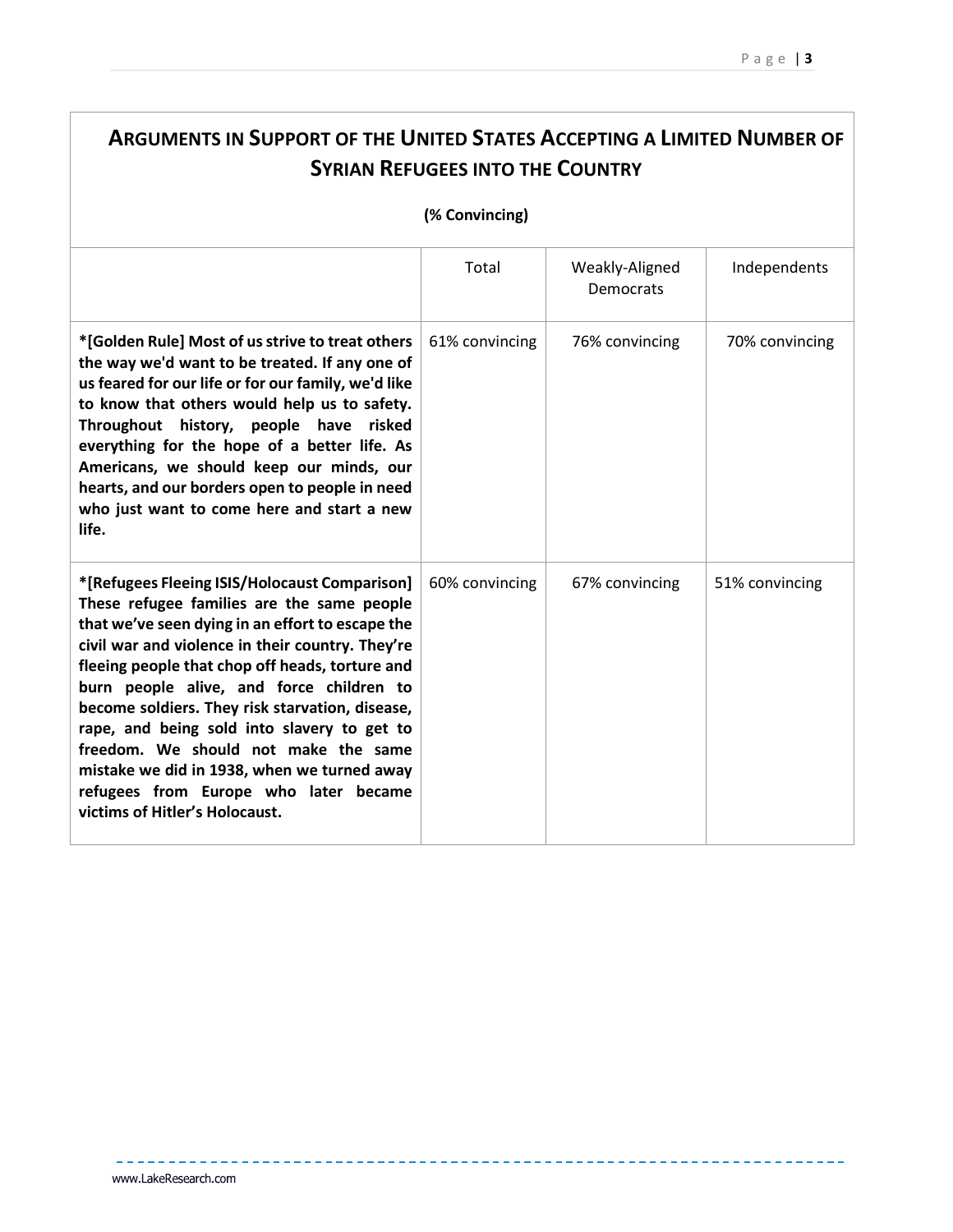-----------------

| *[SSA Smart but Humane/Pope] Most refugees<br>are families that are fleeing horrific violence,<br>persecution, and repression in the hope of<br>making a better life for themselves and their<br>children. While we should be careful, smart,<br>and vigilant with everyone who wants to come<br>to our country, religious leaders of all<br>denominations, including the Pope, have said<br>we should not lose our humanity by judging our<br>fellow human beings guilty simply because of<br>where they're from. We can do this and still<br>protect American security. | 63% convincing | 77% convincing | 69% convincing |
|---------------------------------------------------------------------------------------------------------------------------------------------------------------------------------------------------------------------------------------------------------------------------------------------------------------------------------------------------------------------------------------------------------------------------------------------------------------------------------------------------------------------------------------------------------------------------|----------------|----------------|----------------|
| *[Refugees are Fleeing ISIS] These refugee<br>families are the same people that we've seen<br>dying in an effort to escape the civil war and<br>violence in their country. They're fleeing ISIS,<br>the people who chop off heads, torture and<br>burn people alive, and force children to<br>become soldiers. They risk starvation, disease,<br>rape, and being sold into slavery to get to<br>freedom. As a caring country, we've always<br>admitted people fleeing violence and tyranny.<br>We can and must maintain our values and our<br>safety.                     | 64% convincing | 70% convincing | 73% convincing |
| *[Since 9-11 with 1500] Since 9-11, the United<br>States has accepted over one and a half million<br>people seeking refuge. That includes 1,500<br>refugees from Syria since the war began. Still,<br>there has never been a terrorist attack<br>committed in the U.S. by someone who<br>entered as a refugee. People seeking refuge in<br>America go through the most rigorous<br>screening process in the world to ensure they<br>present no risk to national security. This is a<br>process that combines law enforcement,<br>intelligence agencies, and the military. | 57% convincing | 59% convincing | 64% convincing |

 $- - -$ 

<u> 22222222</u>